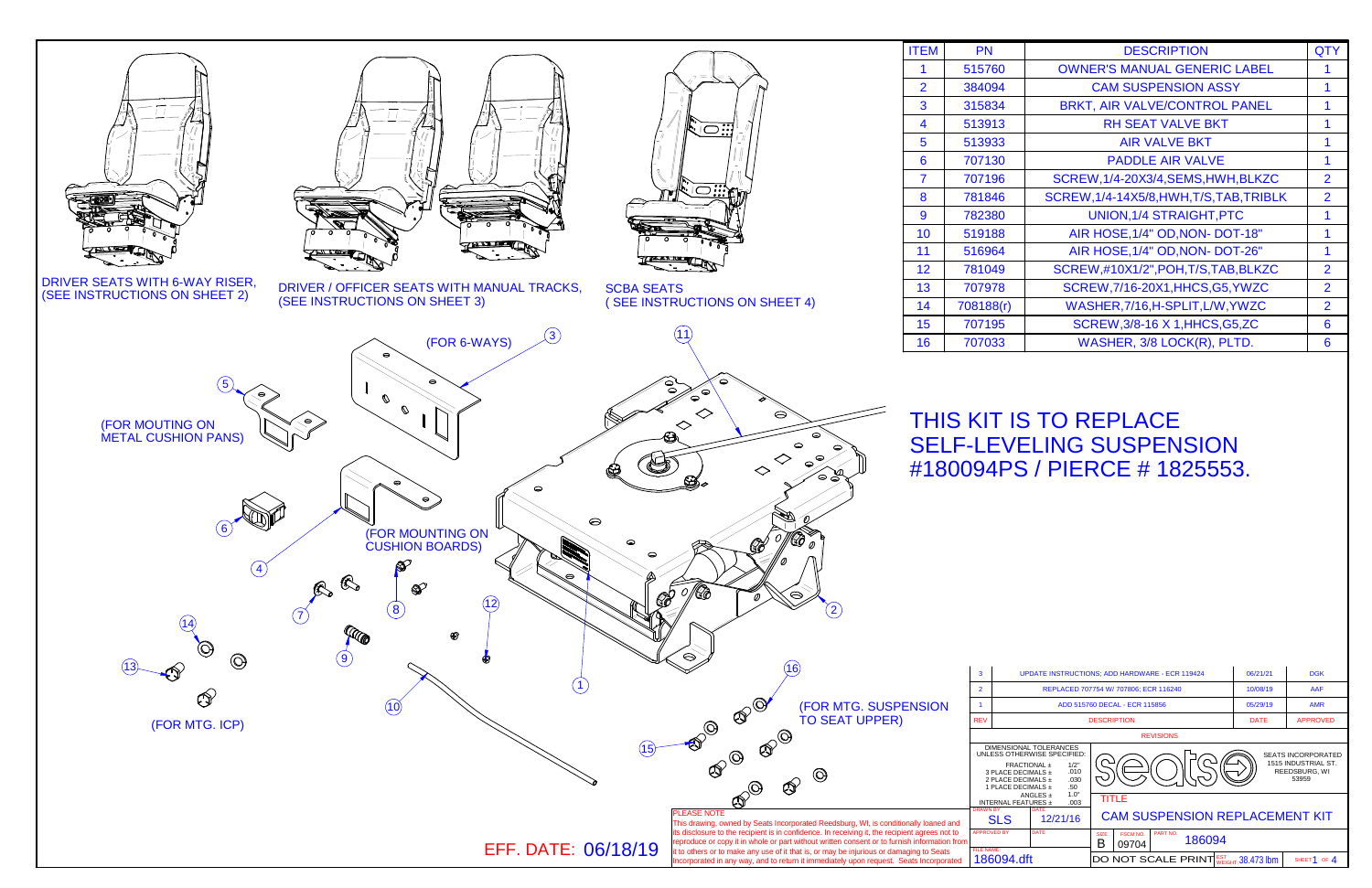PADDLE VALVE**Carolline** 



FOR SEATS WITH 6-WAY RISER,



- REPLACEMENT INSTRUCTIONS
- 1. REMOVE (2) BOLTS AND WASHERS HOLDING ICP TO SUSPENSION, REMOVE ICP, SET ASIDE.DISCARD HARDWARE.
- 2. REMOVE (6) BOLTS AND WASHERS HOLDING RISER TO SUSPENSION.DISCARD HARDWARE
- 3. REMOVE SEAT UPPER AND RISER ASM, SET ASIDE.
- 4. REMOVE SKIRT WITH BRACKET OFF SUSPENSION, SET ASIDE.
- 5. CUT EXISTING AIR LINE CLOSE TO AIR SPRING.
- 6. REMOVE OLD SUSPENSION FROM FLOOR, DISCARD.
- 7. INSTALL NEW REPLACEMENT SUSPENSION TO FLOOR.
- 8. PLACE SKIRT WITH BRACKET ON NEW SUSPENSION, ALIGNING HOLES.
- 9. ATTACH 26" AIR HOSE TO AIR SPRING (NEW SUSPENSION).
- 10. REMOVE ORIGINAL CONTROL BRACKET FROM UNDER CUSHION. DISCARD HARDWARE

REMOVE WIRING FROM BACK OF CONTROLS, REMOVE CONTROLS FROM OLD BRACKET,

- CUT AIR SUPPLY HOSE AT AIR VALVE
- RE-INSTALL CONTROLS INTO NEW BRACKET.

INSTALL NEW AIR PADDLE VALVE IN BRACKET.

 11. CONNECT AIR SUPPLY HOSE TO PADDLE VALVE, (IF NEEDED, USING SUPPLIED 18" HOSE AND UNION).CONNECT AIR HOSE (21" SUPPLIED HOSE) FROM AIR SPRING TO PADDLE VALVE.

**EASE NOTE** 

- 12. SCREW NEW BRACKET TO CUSHION PAN, RE-CONNECT CONTROL WIRING.
- 13. PLACE SEAT UPPER & RISER ASM ON SUSPENSION & SKIRT.INSTALL NEW (6) SCREWS AND WASHERS TO SUSPENSION.
- 14. ATTACH ICP WITH (2) NEW SCREWS AND WASHERS TO SUSPENSION.
- 15. BE SURE ALL HARDWARE HAS BEEN SECURELY FASTENED.
- 16. INSPECT AND TEST ALL FUNCTIONS.

TORQUE VALUE: 7/16-20 = 55 FT.LB. $3/8 - 16 = 31$  FT.LB. 1/4-20 = 43 IN. LB.

SEAT NUMBER / PIERCE NUMBER180000 / 1640006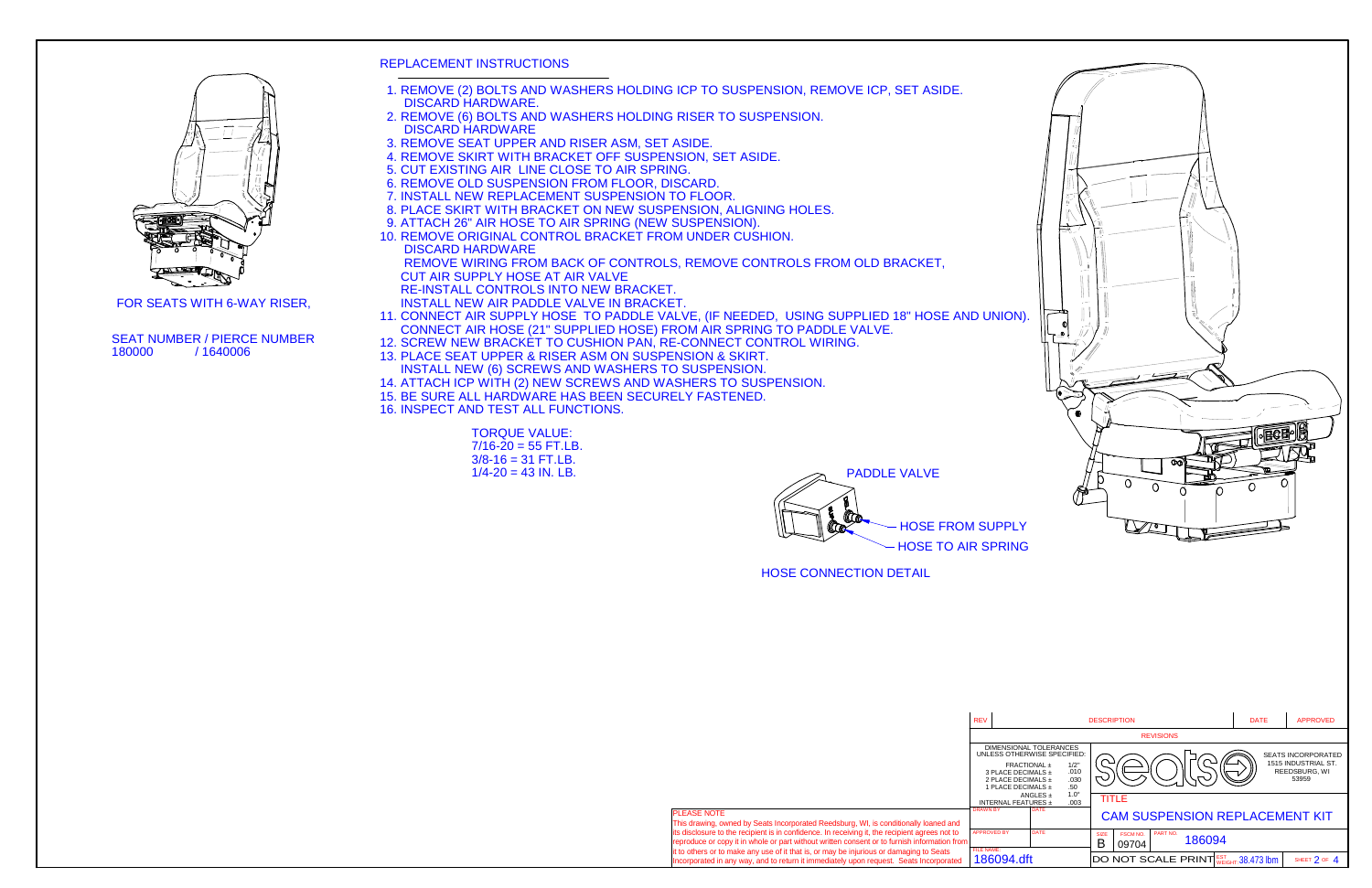REV

 $\overline{\mathsf{L}}$ 

DRAWN BY





FOR SEATS WITH METAL CUSHION PANS

3/4

lo)

THRU COVER & J-HOOK

 $\emptyset$  1/2 HOLES

TORQUE VALUE: 7/16-20 = 55 FT.LB. $3/8 - 16 = 31$  FT.LB. 1/4-20 = 43 IN. LB.PADDLE VALVE $4 \frac{1}{2}$ HOSE FROM SUPPLYJ-HOOK ONHOSE TO AIR SPRING OLD COVERSHOSE CONNECTION DETAIL1e  $\circledcirc$ 

- REPLACEMENT INSTRUCTIONS
- 1. REMOVE (2) BOLTS AND WASHERS HOLDING ICP TO SUSPENSION, REMOVE ICP, SET ASIDE.DISCARD HARDWARE.
- 2. REMOVE (6) BOLTS AND WASHERS HOLDING RISER TO SUSPENSION.DISCARD HARDWARE
- 3. REMOVE SEAT UPPER AND RISER ASM, SET ASIDE.
- 4. REMOVE SKIRT WITH BRACKET OFF SUSPENSION, SET ASIDE.
- 5. CUT EXISTING AIR LINE CLOSE TO AIR SPRING.
- 6. REMOVE OLD SUSPENSION FROM FLOOR, DISCARD.
- 7. INSTALL NEW REPLACEMENT SUSPENSION TO FLOOR.
- 8. PLACE SKIRT WITH BRACKET ON NEW SUSPENSION, ALIGNING HOLES.
- 9. ATTACH 26" AIR HOSE TO AIR SPRING (NEW SUSPENSION).
- 10. REMOVE ORIGINAL CONTROL BRACKET FROM UNDER CUSHION. DISCARD HARDWARE

 REMOVE WIRING FROM BACK OF CONTROLS, REMOVE CONTROLS FROM OLD BRACKET, CUT AIR SUPPLY HOSE AT AIR VALVE

- RE-INSTALL CONTROLS INTO NEW BRACKET.
- INSTALL NEW AIR PADDLE VALVE IN BRACKET. 11. CONNECT AIR SUPPLY HOSE TO PADDLE VALVE, (IF NEEDED, USING SUPPLIED 18" HOSE AND UNION).CONNECT AIR HOSE (21" SUPPLIED HOSE) FROM AIR SPRING TO PADDLE VALVE.
- 12. SCREW NEW BRACKET TO CUSHION PAN, RE-CONNECT CONTROL WIRING.
- 13. PLACE SEAT UPPER & RISER ASM ON SUSPENSION & SKIRT.INSTALL NEW (6) SCREWS AND WASHERS TO SUSPENSION.
- 14. ATTACH ICP WITH (2) NEW SCREWS AND WASHERS TO SUSPENSION.
- 15. BE SURE ALL HARDWARE HAS BEEN SECURELY FASTENED.
- 16. INSPECT AND TEST ALL FUNCTIONS.

| <b>SEAT NUMBER / PIERCE NUMBER</b> |                     |  |  |  |  |
|------------------------------------|---------------------|--|--|--|--|
| 180002                             | /1640008 OR 2234441 |  |  |  |  |
| 180014                             | /1640017            |  |  |  |  |